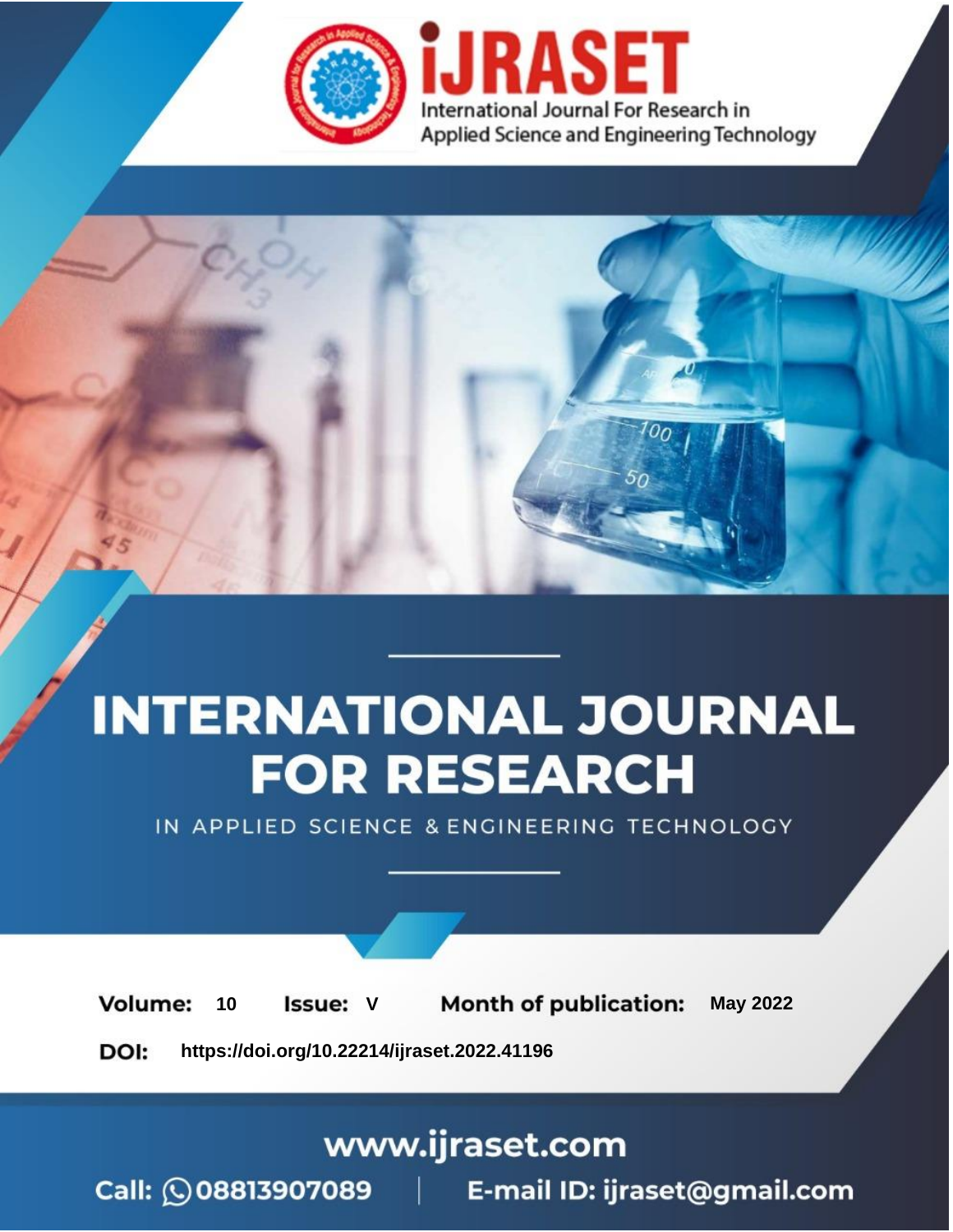

### **Negative Sentiment Analysis: Hate Speech Detection and Cyber Bullying**

Prof. Jaya Jeswani<sup>1</sup>, Vedant Bhardwaj<sup>2</sup>, Bhavin Jain<sup>3</sup>, Baljot Singh Kohli<sup>4</sup> *1, 2, 3, 4Department of Information Technology, Xavier Institute of Engineering, Mumbai, India*

*Abstract: Sentiment Analysis or opinion mining in general, is the use of natural language processing, computer linguistics and related technology used to determine whether the text data is positive, neutral or negative. Hate Speech, on the other hand is abusive or threatening speech or writing that expresses prejudice, hate and / or encourages violence towards a person or a group of persons based on their race, religion, sex, or sexual orientation. With the exponential rise in the number of people making use of social media, where tons of content is posted daily, which is visibly harmless in nature, there has been a sharp rise in hate speech as well. The need and interest for identifying and detecting hate speech on such social media platforms, especially Twitter has risen significantly, as now major firms move towards development of systems which help tackle hate speech online. This project aims to cater to the need of identifying negative tweets which promote hate speech.*

#### **I. INTRODUCTION**

When we look back in history, true social media began on May 24, 1844 as a series of electronic dots and dashes tapped out by hand on a telegraph machine. Fast forward to 1997, the first true social media platform came into existence and it was invented by Andrew Weinreich with his launching of "SixDegrees", and moving forward, came giants like MySpace, Facebook and Twitter. Ever since the introduction of social media to the world, the number of users joining such sites increased rapidly, and within days there were millions of people on Facebook, Twitter, Instagram etc. With this rapid growth came a huge problem, the lack of capability to monitor what is being tweeted / posted on such platforms, Twitter in this case, which led to a massive increase in hate speech, cyber-bulling, cyber-harassment, and the use of hate on such platforms to incite violence against individuals belonging to a certain racial or linguistic group. There are variations in definition of hate speech across the world, but in the simplest way put, "A communication that encourages violence, prejudice or discrimination against antarget group of people based on their race, ethnicity, sexuality and religious affiliation."

Before even we begin, one has to understand the following three:

- *1) Hate Speech:* Hate speech is defined by the Cambridge Dictionary as "public speech that expresses hate or encourages violence towards a person or group based on something such as race, religion, sex, or sexual orientation". Hate speech is "usually thought to include communications of animosity or disparagement of an individual or a group on account of a group characteristic such as race, colour, national origin, sex, disability, religion, or sexual orientation". A legal definition of hate speech varies from country to country.
- *2) Cyber Bullying:* Cyber-bullying or Cyber-harassment is a form of bullying or harassment using electronic means. Cyberbullying and Cyber-harassment are also known as online bullying. It has become increasingly common, especially among teenagers, as the digital sphere has expanded and technology has advanced.
- *3) Offensive Language:* Language that is unambiguous in its potential to be abusive, for example language that contains racial or homophobic slurs. The use of this kind of language doesn't imply hate speech, although there is a clear correlation.

The datasets used are labeled as:

- 0: Hate Speech
- 1: Abusive Language
- 2: Neither

The paper proposes a system which takes in a custom input from a user in the jupyter notebook, and run it to check whether the input string is hateful or not, using the models trained using the annotated data.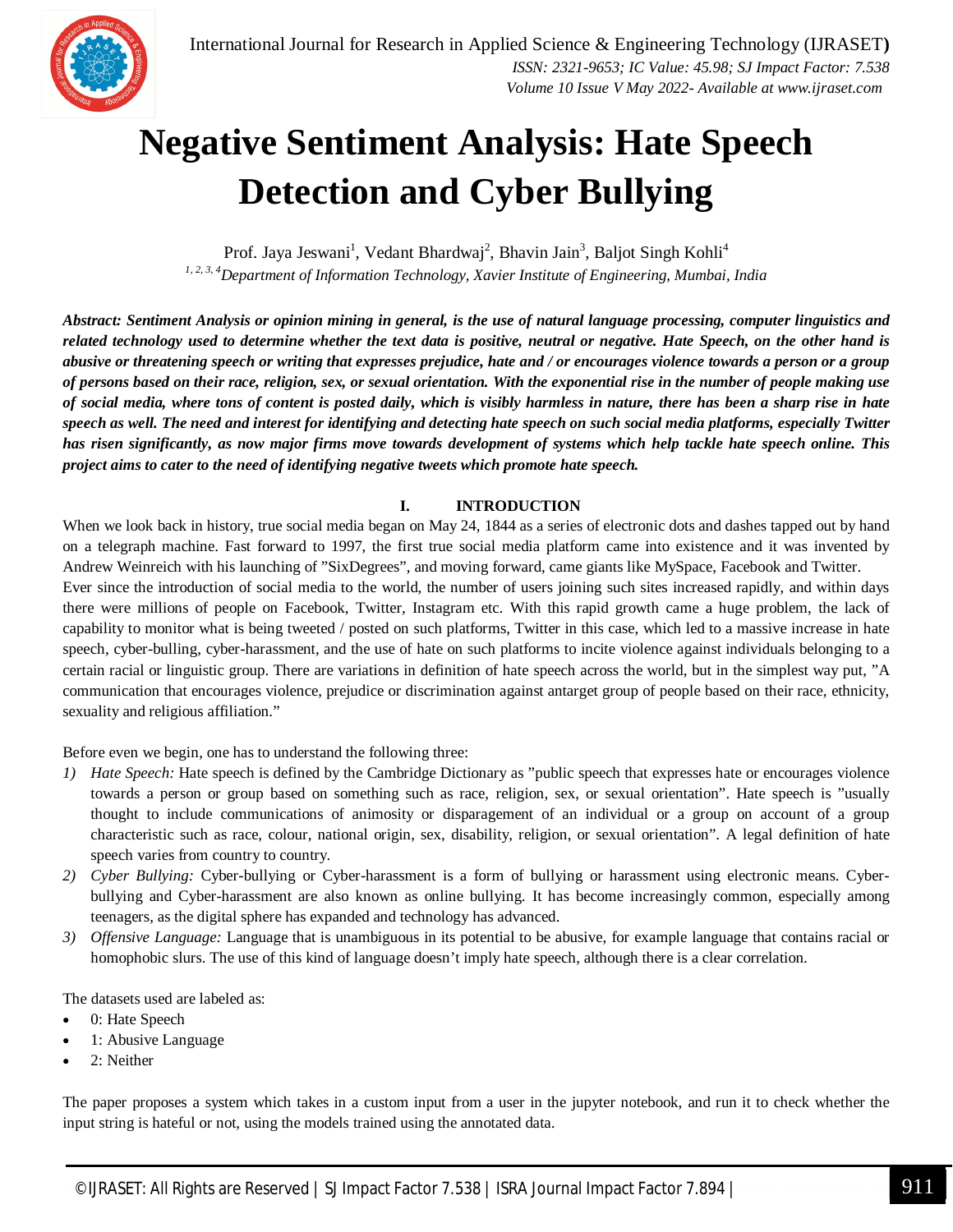

International Journal for Research in Applied Science & Engineering Technology (IJRASET**)**

 *ISSN: 2321-9653; IC Value: 45.98; SJ Impact Factor: 7.538 Volume 10 Issue V May 2022- Available at www.ijraset.com*

#### **II. ANALYSIS OF RELATED WORK**

#### In Data We Trust: A Critical Analysis of Hate Speech Detection Datasets

In this particular paper, the author explains briefly about how text can be classified into different apsect based on their innate forms and also gives the idea whether the datasets is balanced or not and if not then how can we manage imbalanced datasets. The author presents paper which sets an perfect example for selecting benchmark dataset which has consistent train-test-validation split,accessible data format and has less bias data.

#### *A. Characterizing and Detecting Hateful Users on Twitter*

The author of this technical paper tries to classify and detect hateful Twitter users in this research, as defined by Twitter's hateful behaviour guidelines. With a random-walk-based crawler on Twitter's retweet graph, we generate a dataset of 100, 386 individuals, each with up to 200 tweets. This paper finds users who used words from a hate speech-related lexicon and create a sub-sample of users who are at varied distances from these users. Through crowd-sourcing, these are manually tagged as hateful or not.This research used Crowdflower, a crowd-sourcing platform, to manually annotate 4, 988 users, 544 (11 percent) of whom were deemed to be nasty. We argue that this methodology addresses two flaws in previous research: it allows the researcher to strike a balance between a generic sample and a sample prejudiced toward a set of words in a vocabulary, and it provides annotators with realistic context, which is sometimes required to identify hate speech.

#### *B. Hate Speech Dataset from a White Supremacy Forum*

In this paper, the author presents the first public dataset of hate speech annotated at the level of the sentence on Internet forum posts in English. Storm-front, the largest online group of white nationalists, is the source forum, which is renowned for pseudo-rational talks on race featuring different degrees of offensiveness. (Schafer, 2002) Storm-front is credited as being the first hate website. The generated dataset contains 10,000 statements that have been classified as hate speech or not. Several features of the generated dataset have also been investigated, such as the annotators' need for extra context in order to make a decision, or the distribution of the vocabulary used in the dataset.

#### *C. Detecting Online Hate Speech Using Context Aware Models*

Through this paper, the author briefs us the detailed information about hate-speech detection models and explains how hatespeech is used in different forms.The author showed how important it is to use context information when detecting hate speech online. Initially this paper started by presenting a corpus of hate speech made up of entire threads of internet discussion topics. The author tried introduced two types of models, feature-based logistic regression models and neutral network models, for incorporating context information into hate speech detection performance. Furthermore, it ensemble models that combine the capabilities of both types of models get the greatest results for detecting hate speech online automatically.

#### *D. Application of Sentiment Analysis Using Machine Learning Techniques*

Through this paper, the author explains that this paper deals more of applications of Sentiment analysis and also gives detailed analysis about algorithmic approaches.The author makes sure that this paper anticipates that sentiment analysis applications will continue to expand in the future, and that sentiment analytical approaches will be standardised across diverse systems and services. Future study will concentrate on three distinct characteristics that will be used to analyse diverse data sets using a combination of logistic regression and SVM methods.

#### *E. A Study on Sentiment Analysis Techniques of Twitter Data*

Through this paper, the author wants to present the current methods for sentiment analysis of twitter data and provide in-depth study on these methods through thorough comparisons. Different kinds of approaches are used by the author for this detailed study. At the start of the paper, the author define about what is sentiment analysis and different classification methods used in machine learning. The author further concentrates on extensive study on document level and 4 types of sentence level sentiment analysis approaches of twitter data: supervised machine learning approaches, ensemble approaches, lexicon based approaches (unsupervised methods) and hybrid approaches. Lastly, comparisons have been done of all these approaches to provide a detailed outlook on sentiment analysis techniques.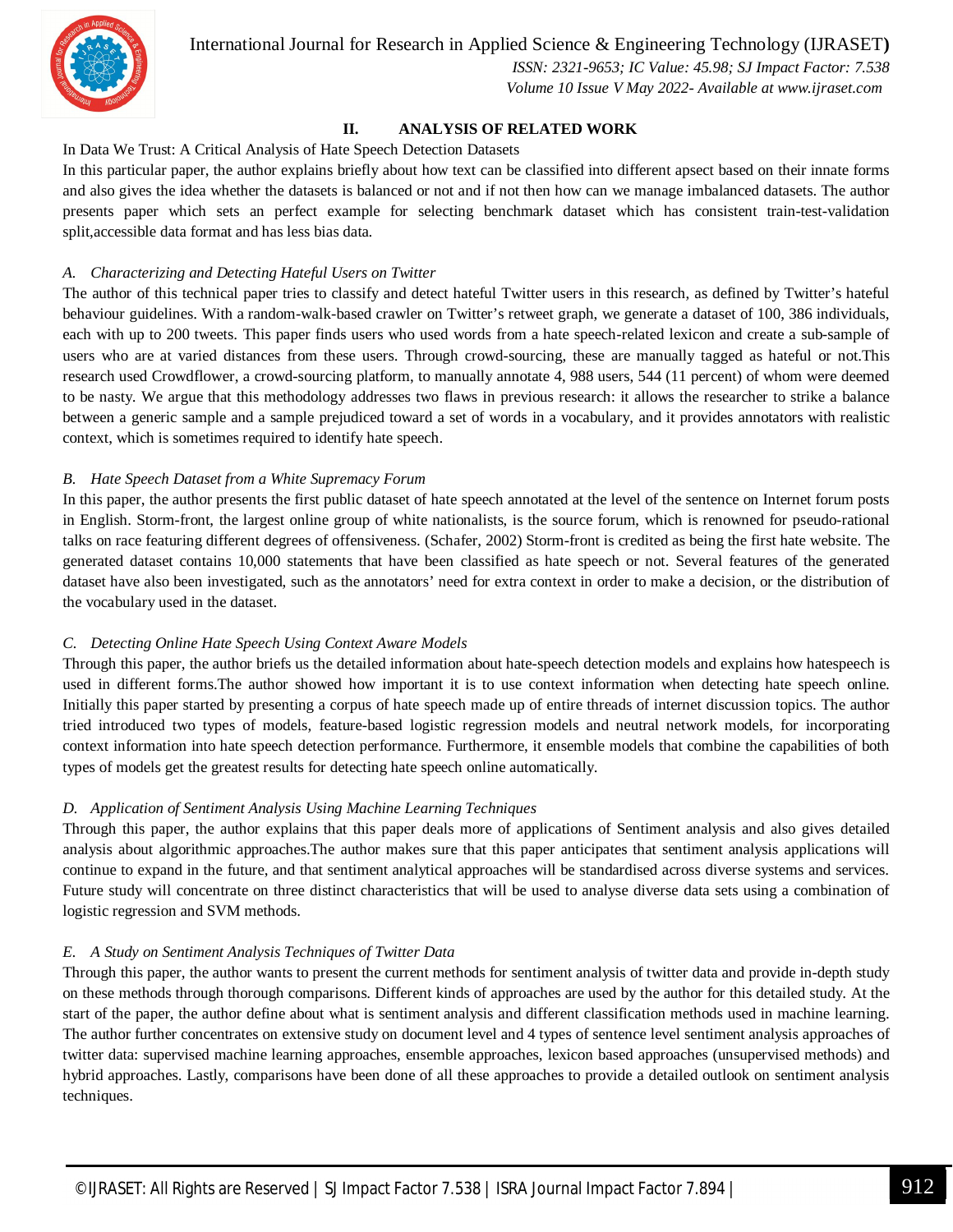

#### International Journal for Research in Applied Science & Engineering Technology (IJRASET**)**  *ISSN: 2321-9653; IC Value: 45.98; SJ Impact Factor: 7.538*

 *Volume 10 Issue V May 2022- Available at www.ijraset.com*

#### *F. Twitter Sentimental Analysis*

Through this paper, the author uses sentiment analysis as a method of analysing a human's opinions and polarity of thoughts. The data gives different types of polarity indications such as positive, negative, or unbiased values. It mainly focuses on the person's tweets and hash tags to have an idea about the situations in every aspect of the existing criteria. As per the author, the goal of this paper is to see and analyse renowned people's twitter id's or hashtags and get an idea of the thinking of the people in a situation when the respective person has tweeted on it. In this paper, the system analyses the sentiments of people using Python, Twitter API and Text Blob. Lastly, in the paper various types of visualisation techniques are implemented and used for further analysis and to also get it done more accurately.

#### *G. HATECHECK: Functional Tests for Hate Speech De-tection Models*

Through this paper, the author detects online hate using HATECHECK, a set of functional tests for hate speech detection models instead of typical use of metrics like accuracy and F1 score due to their inability to detect weak points in the data. HATECHECK consists of 29 model functionalities wherein test cases are made to check the quality of the models through an extensive and structured annotation process. The functional tests were selected on the basis previous research data of hate speech and also through civil society stakeholders. Since usually models are examined using held-out test data, it becomes quite difficult to assess them properly and hence through this paper, the author shows HATECHECK's targeted insights make the understanding of the model limits better which in turn allows developments of stronger models in the future.

#### *H. Are You a Racist or Am I Seeing Things?*

Through this paper, the author investigates the impact of annotator knowledge of hate speech on classification models by comparison of results of classification obtained through extensive training on expert and amateur annotations. The author gives evaluation through his own data set using the Waseem and Hovy dataset (2016) on which the models are run. By this paper the author also reveals that amateur annotators are more likely to categorise items as hate speech than expert annotators, and also the systems trained on amateur annotations are most likely to lose out to the systems trained on expert annotations. Lastly in the paper, tables of different metrics are shown for accurate realisation of the purpose of the paper.

#### *I. How Will Your Tweet Be Received?*

Through this paper, the author predicts the dominating sentiment among tweet replies (first-order) to an English source tweet. The author uses a large dataset called RETWEET which contains tweets and responses with sentiment labels manually added. The author proposes a Deep Learning approach as a starting point for solving this problem. The author first predicted the overall polarity of the tweets, i.e., whether they are received positively, negatively, or neutrally.The author then creates automatic labels for replies, trained a network which predicts the reaction of the twitter audience. Through this method, the author shows that it makes an upperbound baseline for the polarity of the overall first-reaction of the respective tweet.

#### **III. EVALUATION**

This project makes use of three different classification algorithms, one neural net architecture and four evaluation metrics.

#### *A. Understanding The Data*

For this project, two data sets were used, namely:

- *1)* Hate Speech and Offensive Language Dataset
- *2)* Twitter Sentiment Analysis Dataset

Both of the datasets are two publicly available datasets, however both of them have different labels. For the "Hate Speech and Offensive Language" dataset, there were three labels, namely:

- 0: Hate Speech
- 1: Abusive Language
- 2: Neither

While the other dataset, "Twitter Sentiment Analysis" had only the "0" label. Both datasets had different columns and needed to be merged into one common dataset.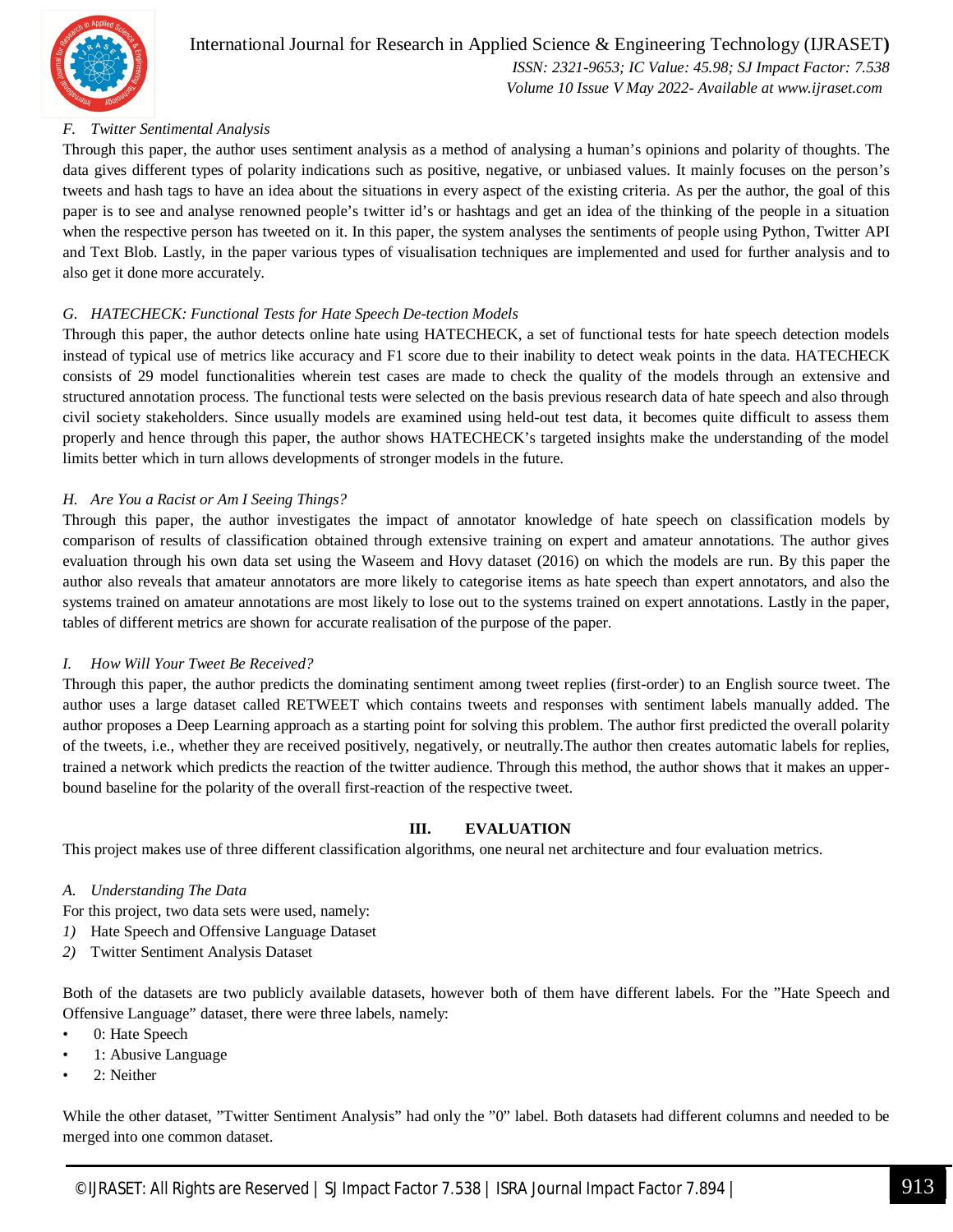

International Journal for Research in Applied Science & Engineering Technology (IJRASET**)**

 *ISSN: 2321-9653; IC Value: 45.98; SJ Impact Factor: 7.538 Volume 10 Issue V May 2022- Available at www.ijraset.com*

From the "Hate Speech and Offensive Language Dataset", we take labels 1 and 0 and copy the labels of '0' on to '1' and then rename the label '1' to label '0' and the label '2' to label '1'.

The second dataset, had only one label, '0', and thus it didn't need any such changes. In the end both the datasets were concatenated into one dataset, and data cleansing / cleaning was performed, which involved removal of stop words, symbols, misplaced punctuations etc.

#### *B. Analysis of Algorithms*

#### Classification Algorithms

A Classification Algorithm is a supervised learning technique that is used to predict the category of new observations based off of the training data. In simple terms, this technique can be used to predict which category does an observation belong to, example, whether the answer will be Yes or No. In this case, simply put, whether the user input tweet will be hateful in nature or not. The classification algorithms utilised for this project are:

- *1) XGBoost:* XGBoost is a decision-tree-based ensemble Machine Learning algorithm that uses a gradient boosting framework. In prediction problems involving unstructured data (images, text, etc.) artificial neural networks tend to outperform all other algorithms or frameworks. However, when it comes to small-to-medium structured/tabular data, decision tree-based algorithms are considered best-in-class right now. It was first presented in 2016. This algorithm generates decision trees in a sequential fashion. Weights are very important in XGBoost. All of the independent variables are given weights, which are then fed into the decision tree, which predicts results. The weight of variables incorrectly predicted by the tree is increased, and these variables are then fed into the second decision tree.
- *2) Logistic Regression:* Logistic regression is a machine learning algorithm for classification. In this algorithm, the probabilities describing the possible outcomes of a single trial are modelled using a logistic function. In Statistics, the use of Logistic regression is directed toward determining the probability of a certain class or event existing, example pass or fail, win or lose, alive or dead etc. This can also be further extended to model classes of several events such as predicting if the organism is a cat or a dog. In industry, it is a widely used classification algorithm. The logistic regression model, like the Adaline and perceptron, is a statistical method for binary classification that can be generalised to multiclass classification. Scikit-learn has a highly optimised logistic regression implementation that supports multiclass classification tasks.
- *3) Decision Tree Classifier:* Decision Tree is a Supervised learning technique that can be used for both classification and Regression problems, but mostly it is preferred for solving Classification problems. It is a tree-structured classifier, where internal nodes represent the features of a dataset, branches represent the decision rules and each leaf node represents the outcome. Given a data of attributes together with its classes, a decision tree produces a sequence of rules that can be used to classify the data. It is simple to understand and visualise, requires little data preparation, and can handle both numerical and categorical data. The set of data on which the model must be trained is used to generate decision trees (decision trees are a part of supervised machine learning). This training dataset will be continuously spliced into smaller data subsets. The divide principle is at the heart of tree classification. It wins where any new example fed into the tree is organised and given a class label after passing through a series of tests.

For the following project, after a trial and error while processing the original 70,000 tweets dataset, the final dataset size was set at 15,000 tweets, after revaluating the model accuracy for different data set sizes. The difference was clearly evident from the results themselves, as there was a significant difference in outputs, with the 15,000 tweets delivering the best possible scores. 7500 tweets belonged to each of the two datasets.

TABLE I

| Initial Results     |              |                |      |                      |          |  |  |  |  |
|---------------------|--------------|----------------|------|----------------------|----------|--|--|--|--|
|                     |              | <b>PRECISI</b> |      | <b>RECAL ACCURAC</b> |          |  |  |  |  |
| Algorithm           | LABEL        | ON             | L    | Y                    | F1-SCORE |  |  |  |  |
| <b>XGBoost</b>      | $\mathbf{0}$ | 0.84           | 0.90 | 0.84                 | 0.88     |  |  |  |  |
|                     |              | 0.9            | 0.80 |                      | 0.76     |  |  |  |  |
| Logistic Regression | $\Omega$     | 0.80           | 0.85 | 0.85                 | 0.90     |  |  |  |  |
|                     |              | 0.78           | 0.81 |                      | 0.81     |  |  |  |  |
| Decision Tree       |              |                |      |                      |          |  |  |  |  |
| Classifier          | $\theta$     | 0.83           | 0.79 | 0.88                 | 0.80     |  |  |  |  |
|                     |              | 0.81           | 0.75 |                      | 0.85     |  |  |  |  |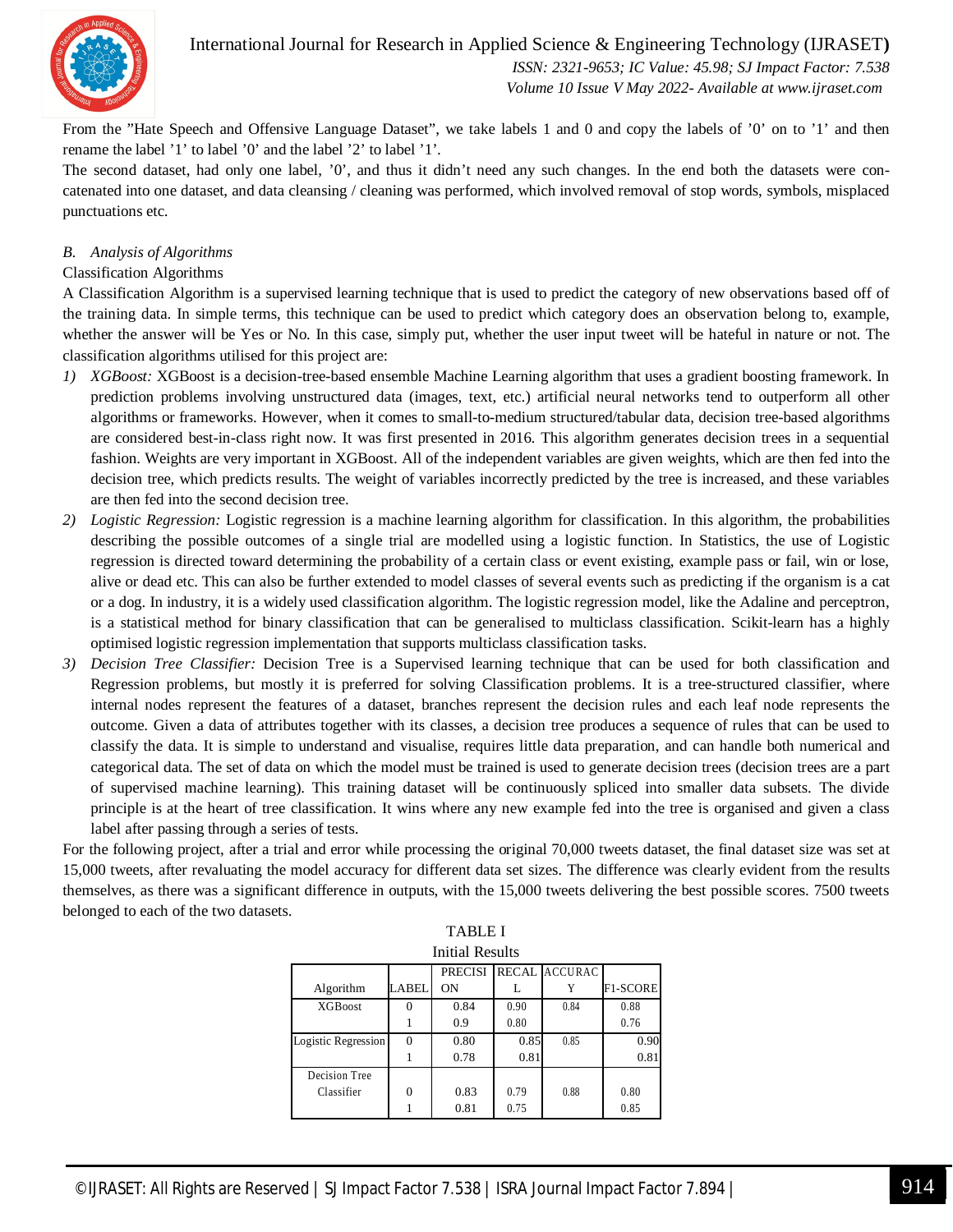

For the following project, Recurrent Neural Networks architecture.

#### Recurrent Neural Network(RNN)

Neural networks, also known as artificial neural networks (ANNs) or simulated neural networks (SNNs), are a subset of machine learning and are at the heart of deep learning algorithms. Their name and structure are inspired by the human brain, mimicking the way that biological neurons signal to one another.

Recurrent Neural Network (RNN) is a type artificial neural network which uses sequential data or time series data. These deep learning algorithms are commonly used for language translation, natural language processing (NLP), speech recognition, image captioning and it has been incorporated into popular applications such as Siri, Google Translate etc.

They take information from prior inputs to influence the current input and output. While traditional deep neural networks assume that inputs and outputs are independent of each other, the output of recurrent neural networks depend on the prior elements within the sequence.

Evaluation Metrics

*a) Precision*

In a dataset, when the classes are imbalanced, accuracy is not a reliable metric for measuring our performance. Precision is the fraction of relevant instances among the retrieved instances, while recall (also known as sensitivity) is the fraction of relevant instances that were retrieved.

P recision  $= T$  rueP ositive/P redicted Y es (1)

#### *b) Recall*

In information retrieval, recall is the fraction of the relevant documents that are successfully retrieved.  $T$  rueP ositivityRate =  $T$  rueP ositive/ActualY es (2)

#### *c) Accuracy*

Accuracy is the proportion of true results among the total number of cases examined. Accuracy =  $(T P + T N)/(T P + F P + T N + F N)$  (3) Where

- - TP is True Positive
	- TN is True Negative
	- FN is False Negative
	- FP is False Positive

#### *d) F1 Score*

F1 Score is a number between 0 and 1 and it is the harmonic mean of precision and recall

 $F 1 = 2*(\text{(precision*recall)/precision+recall})$  (4)

F1 score sort of maintains a balance between the preci-sion and recall for your classifier.

- *C. Table of Results*
- *1) XGBoost Label '0' Scores*
	- Precision  $= 0.88$
	- Recall  $= 0.98$
	- F1 Score  $= 0.93$
- Label '1' scores:
	- Precision 0.97
	- Recall 0.83
	- F1 Score 0.90

Accuracy in both the cases, is 0.91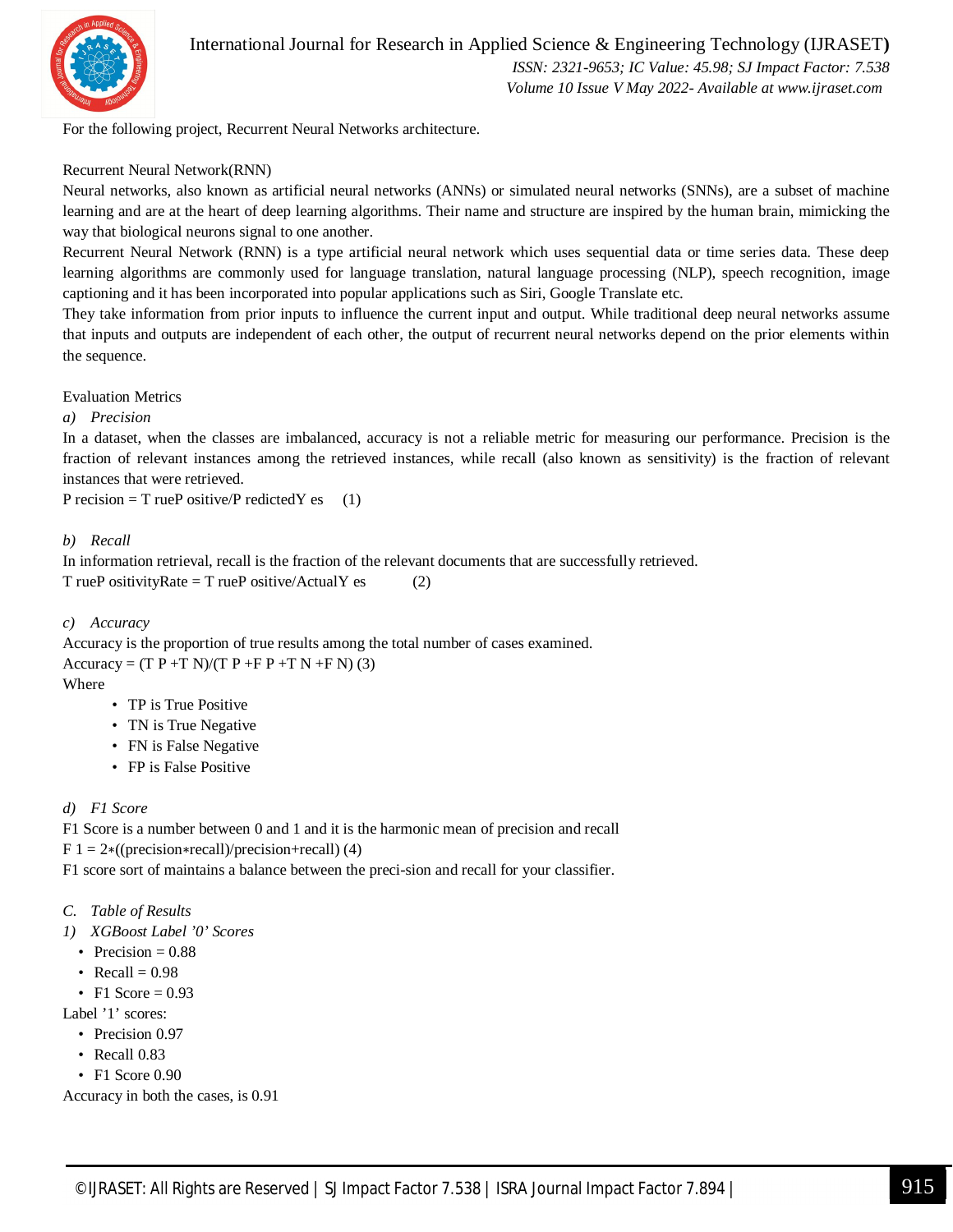

 *ISSN: 2321-9653; IC Value: 45.98; SJ Impact Factor: 7.538 Volume 10 Issue V May 2022- Available at www.ijraset.com*

- *2) Logistic Regression Label '0' Scores:*
	- Precision  $= 0.90$
	- Recall  $= 0.97$
	- F1 Score  $= 0.93$

Label '1' scores:

- Precision 0.96
- Recall 0.86
- F1 Score 0.91

Accuracy in both the cases, was 0.92

*3) Decision Tree Classifier Label '0' Scores:*

- Precision  $= 0.92$
- Recall  $= 0.94$
- F1 Score  $= 0.93$

Label '1' scores:

- Precision 0.92
- Recall 0.89
- F1 Score 0.90

Accuracy in both the cases, was 0.92

| TABLE II             |
|----------------------|
| <b>FINAL RESULTS</b> |

|                 |   | LABE PRECISI RECA |      | <b>ACCUR</b> | $F1-$        |
|-----------------|---|-------------------|------|--------------|--------------|
| Algorithm       | L | ON                | LL   | <b>ACY</b>   | <b>SCORE</b> |
| <b>XGB</b> oost | 0 | 0.88              | 0.98 | 0.91         | 0.93         |
|                 |   | 0.97              | 0.83 |              | 0.90         |
| Logistic        |   |                   |      |              |              |
| Regression      | 0 | 0.90              | 0.97 | 0.92         | 0.93         |
|                 |   | 0.96              | 0.86 |              | 0.91         |
| Decision Tree   |   |                   |      |              |              |
| Classifier      | 0 | 0.82              | 0.94 | 0.92         | 0.93         |
|                 |   | 0.92              | 0.89 |              | 0.90         |

#### *D. Sample Test Cases*

Sample test cases are tested with the algorithm to check their respective nature on the context of the output produced which is a prediction score i.e. if its more than 0.5 then its of a hateful nature and and if its less then 0.5 then otherwise.

#### *1) Test Case 1: Input of a Negative Tweet*

A sample tweet of the text - "I hate you and want you dead you filth" is tested with the algorithm. The statement is of a negative nature and is then tested with the algorithm to check the produced classified output. Upon testing a prediction score of 0.6719118 is produced which conveys that this tweet if of a hateful and negative nature.

#### *2) Test Case 2: Input of a Positive Tweet*

Another sample tweet of the text - "I like middle-eastern food and appreciate the culture as well" is tested with the algorithm. The statement is of a fairly positive nature and is then tested with the algorithm to check the produced classified output. Upon testing a prediction score of 0.1969788 is produced which conveys that this tweet if of a positive and fairly non-hateful nature.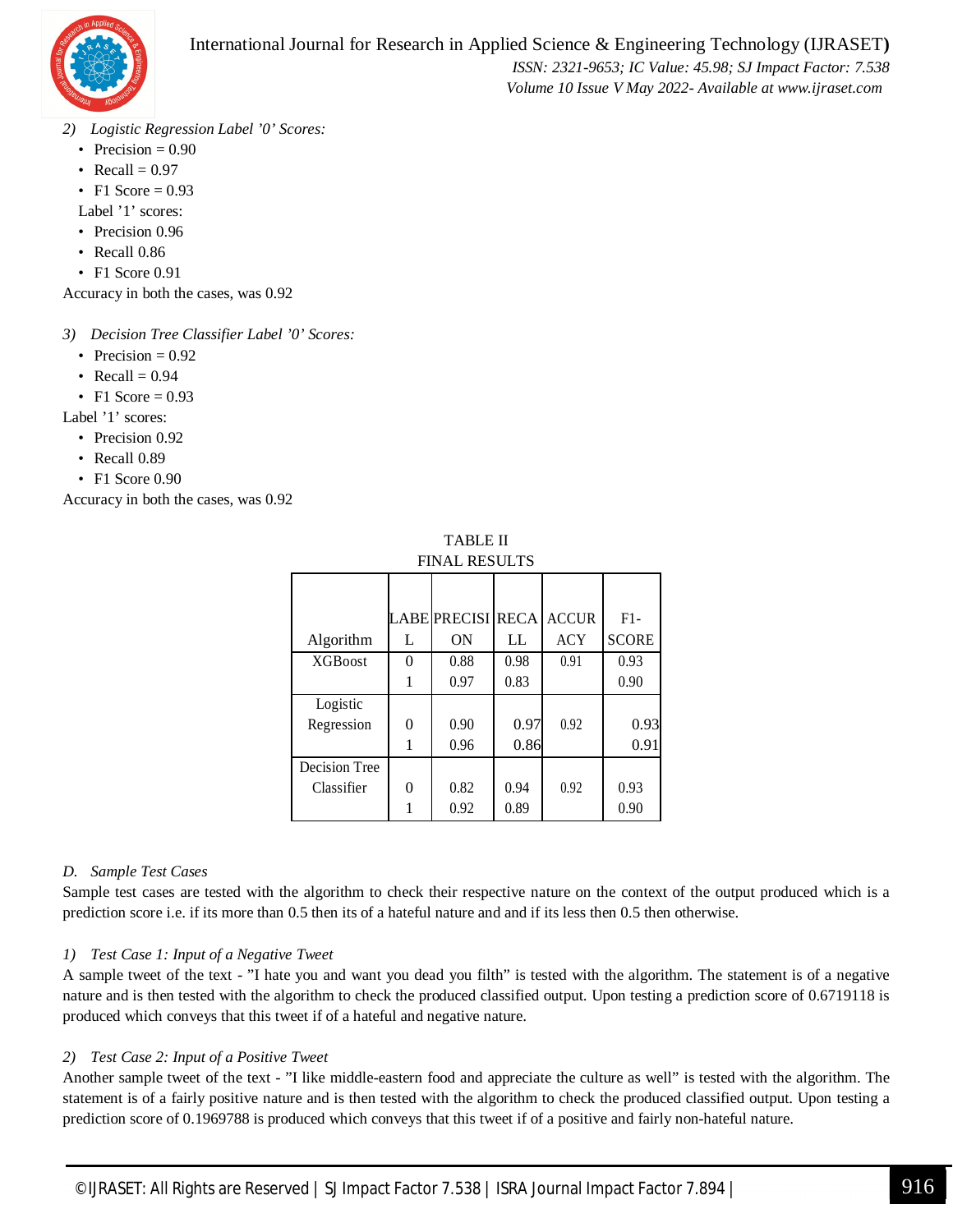

International Journal for Research in Applied Science & Engineering Technology (IJRASET**)**

 *ISSN: 2321-9653; IC Value: 45.98; SJ Impact Factor: 7.538 Volume 10 Issue V May 2022- Available at www.ijraset.com*

#### **IV. CONCLUSION**

Overall out of all the social media platforms, Twitter is the world's most employed platform for discussion of issues in every context possible. It has become a center for all the digital beings to come and participate together in discussions and hence propose their ideas and ideologies towards a certain topic. So, Twitter is basically a very large collection of data which can be used for sentiment analysis which in turn becomes an inspiration for this paper. It predicts whether a tweet is of a negative sentiment or not for research as well as easy of use purposes. The algorithm only tests tweets in the English language, but future developments and research could expand it to multiple languages as well. Also, the label imbalance between hate and no hate is unbalanced so a need comes for a proper sophisticated manual labelling system which takes learning into consideration which in turn would benefit all the efforts put into labelling. Sarcasm handling can also improved upon further developments. This paper will in turn prove to be a benchmark for understanding the sentiment and real nature behind a certain tweet which would certainly benefit the community by improving their reasoning towards the respective topic or issue. Hence one can find data related to different topics on Twitter such as white supremacy, Hinduphobia, racism, blasphemy, hate speech, etc. and hence use this data to check whether the respective tweet is of a hateful and negative nature or not using the algorithm.

#### **REFERENCES**

- [1] Paul Rottger, Bertram Vidgen, Dong Nguyen, Zeerak Waseem,Helen Margetts, Janet B. Pierrehumbert, Uni-versity of Oxford, The Alan Turing Institute, Utrecht University, University of Sheffield: HATECHECK: Functional Tests for Hate Speech Detection Models, May 2021.
- [2] Soroosh Tayebi Arasteh, Mehrpad Monajem, Vin-cent Christlein, Philipp Heinrich, Anguelos Nicolaou, Hamidreza Naderi Boldaji, Mahshad Lotfinia and Stefan Evert, Friedrich-Alexander-Universitat Erlangen-Nurnberg, Germany, Harvard Medical School, United States, Sharif University of Technology, Iran: How will your Tweets be Recieved? April 2021.
- [3] Abdullah Alsaeedi, Mohammad Zubair Khan, A Study on Sentiment Analysis Techniques of Twitter Data International Journal of Advanced Computer Science and Applications (IJACSA) Volume No. 2, November 2019.
- [4] Ona de Gibert, Naiara Perez, Aitor Garc´ıa-Pablos, Montse Cuadros, Hate Speech Dataset from a White Supremacy Forum HSLT Group at Vicomtech, Donostia/San Sebasti´an, Spain, September 2018
- [5] Pedro H. Calais, Yuri A. Santos, Virg´ılio A. F. Almeida, Wagner Meira Jr., Universidade Federal de Minas Gerais Belo Horizonte, Minas Gerais, Brazil, Characterizing and Detecting Hateful Users on Twitter - Manoel Horta Ribeiro, March 2018
- [6] Lei Gao, Ruihong Huang, Texas AM Univer- sity, Detecting Online Hate Speech Using Context Aware Models, May 2018.
- [7] Kosisochukwu Judith Madukwe, Xiaoying Gao, Bing Xue, School of Engineering and Computer Science, Victoria University of Wellington, In Data We Trust: A critical analysis of hatespeech detection datasets, November 2020.
- [8] Zeerak Waseem, University of Copenhagen, Copen-hagen, Denmark, Are You a Racist or Am I Seeing Things? Annotator Influence on Hate Speech Detection on Twitter, 2016.
- [9] Shobana G, Vigneshwara B, Maniraj Sai A, Twitter Sentiment Analysis, International Journal of Recent Technology and Engineering (IJRTE), November, 2018.
- [10] Anvar Shathik J and Krishna Prasad K,International Journal of Applied Engineering and Management Letters (IJAEML), A Literature Review on Application of Sen-timent Analysis Using Machine Learning Techniques, 2020.